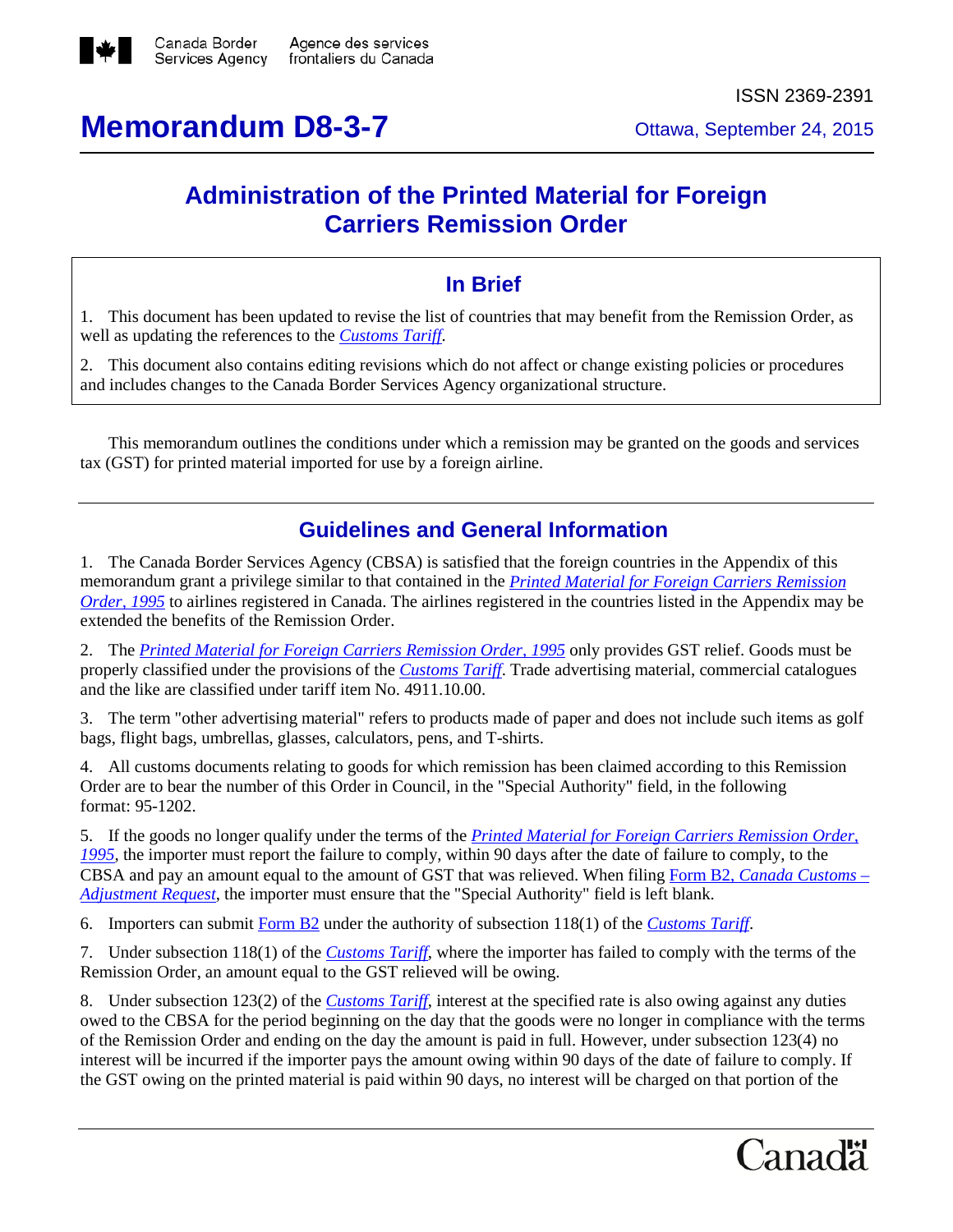amount owing. If the GST is not paid until after 90 days, interest will be charged as of the date of failure to comply.

9. Memorandum D11-6-5, *[Interest and Penalty Provisions: Determinations/Re-determinations, Appraisals/Re](http://www.cbsa-asfc.gc.ca/publications/dm-md/d11/d11-6-5-eng.html)[appraisals, and Duty Relief](http://www.cbsa-asfc.gc.ca/publications/dm-md/d11/d11-6-5-eng.html)*, provides additional information on interest and penalty provisions.

#### **Additional Information**

10. For more information, within Canada call the Border Information Service at **1-800-461-9999**. From outside Canada call 204-983-3500 or 506-636-5064. Long distance charges will apply. Agents are available Monday to Friday (08:00 – 16:00 local time / except holidays). TTY is also available within Canada: **1-866-335-3237**.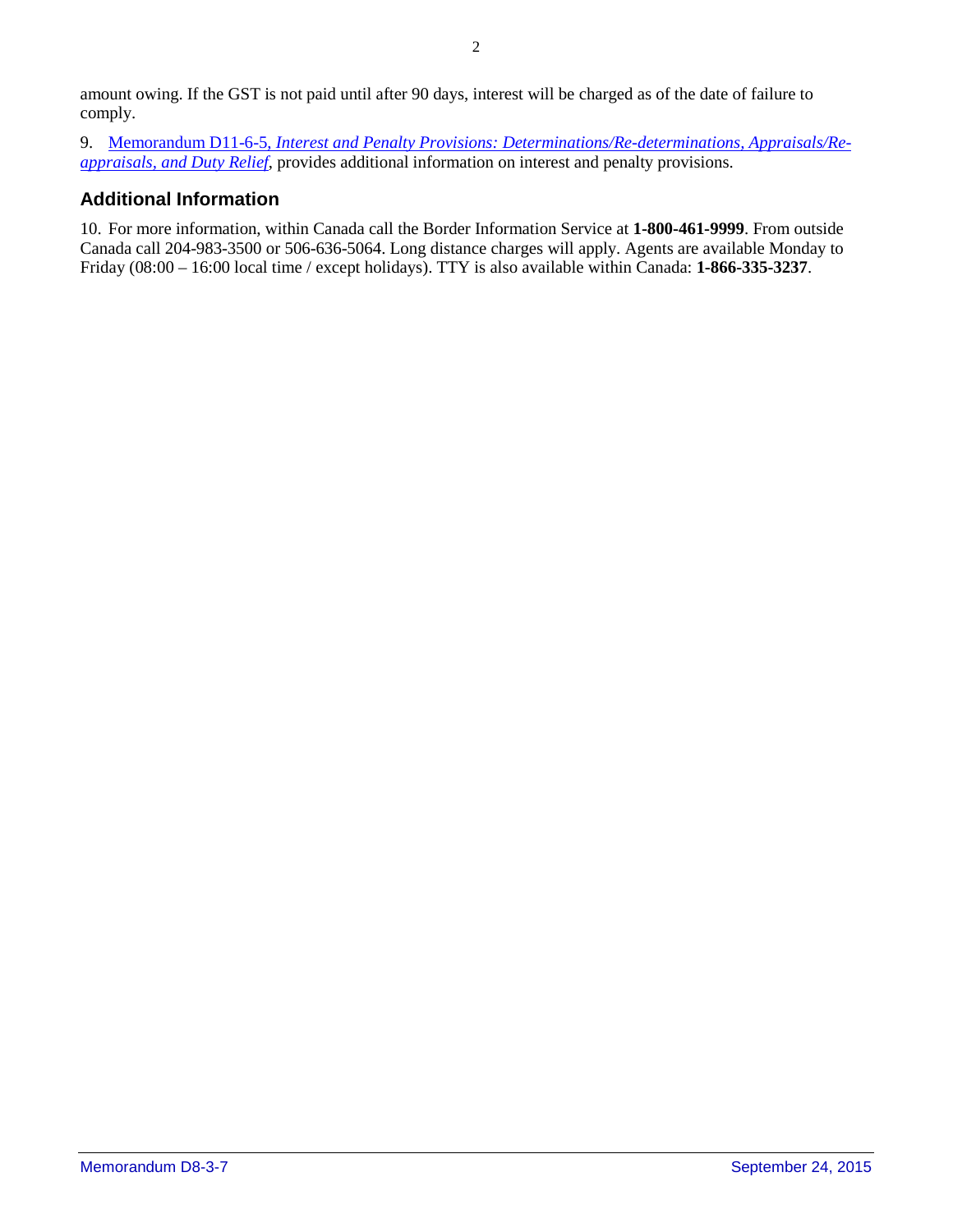3

#### **Appendix**

| Antigua                      | Latvia                          |
|------------------------------|---------------------------------|
| Argentina                    | Lithuania                       |
| Australia                    | Luxembourg                      |
| Austria                      | Malaysia                        |
| Barbados                     | Malta                           |
| Belgium                      | Mexico                          |
| Brazil                       | Morocco                         |
| Bulgaria                     | Netherlands                     |
| Chile                        | New Zealand                     |
| China (People's Republic of) | Nicaragua                       |
| Costa Rica                   | Norway                          |
| Cuba                         | Pakistan                        |
| Cyprus                       | Panama                          |
| Czech Republic               | Peru                            |
| Denmark                      | Philippines                     |
| Dominican Republic           | Poland                          |
| El Salvador                  | Portugal                        |
| Estonia                      | Romania                         |
| Egypt                        | Russia                          |
| Fiji                         | St. Kitts and Nevis             |
| Finland                      | Saint Lucia                     |
| France                       | Saudi Arabia                    |
| Germany                      | Singapore                       |
| Greece                       | Slovak Republic                 |
| Guatemala                    | Slovenia                        |
| Haiti                        | Spain                           |
| Hong Kong                    | Sweden                          |
| Hungary                      | Switzerland                     |
| Iceland                      | Taiwan                          |
| Indonesia                    | Thailand                        |
| Ireland                      | Trinidad and Tobago             |
| Israel                       | Turkey                          |
| Italy                        | Ukraine                         |
| <b>Ivory Coast</b>           | <b>United Kingdom</b>           |
| Jamaica                      | <b>United States of America</b> |
| Japan                        | Venezuela                       |
| Jordan                       |                                 |
|                              |                                 |

### **List of Countries That may be Extended the Benefits of the Remission Order**

Korea (Republic of)